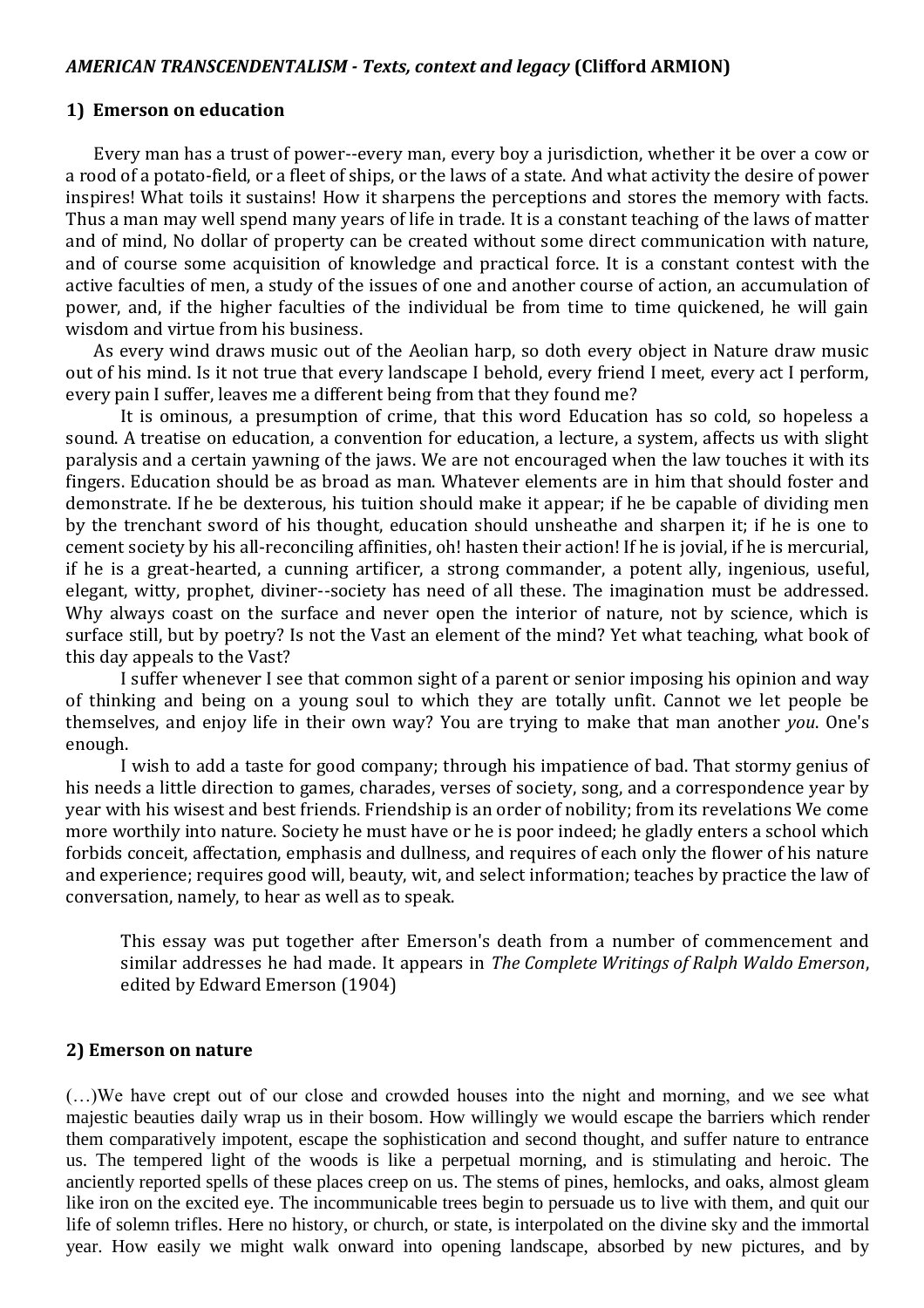thoughts fast succeeding each other, until by degrees the recollection of home was crowded out of the mind, all memory obliterated by the tyranny of the present, and we were led in triumph by nature.

Ralph Waldo Emerson*, Essays, Nature*. 1844.

# **3) The transparent eyeball (Emerson)**

The lover of nature is he whose inward and outward senses are still truly adjusted to each other; who has retained the spirit of infancy even into the era of manhood. His intercourse with heaven and earth, becomes part of his daily food. In the presence of nature, a wild delight runs through the man, in spite of real sorrows. Nature says, - he is my creature, and maugre all his impertinent griefs, he shall be glad with me. (…) Crossing a bare common, in snow puddles, at twilight, under a clouded sky, without having in my thoughts any occurrence of special good fortune, I have enjoyed a perfect exhilaration. I am glad to the brink of fear. In the woods too, a man casts off his years, as the snake his slough, and at what period soever of life, is always a child. In the woods, is perpetual youth. Within these plantations of God, a decorum and sanctity reign, a perennial festival is dressed, and the guest sees not how he should tire of them in a thousand years. In the woods, we return to reason and faith. There I feel that nothing can befall me in life, - no disgrace, no calamity, (leaving me my eyes,) which nature cannot repair. Standing on the bare ground, - my head bathed by the blithe air, and uplifted into infinite space, - all mean egotism vanishes. I become a transparent eye-ball; I am nothing; I see all; the currents of the Universal Being circulate through me; I am part or particle of God.

Ralph Waldo Emerson*, Emerson's Prose and Poetry, Nature*. 1836.

### **4) Thoreau on Walden Pond**

Sometimes, after staying in a village parlor till the family had all retired, I have returned to the woods, and, partly with a view to the next day's dinner, spent the hours of midnight fishing from a boat by moonlight, serenaded by owls and foxes, and hearing, from time to time, the creaking note of some unknown bird close at hand. These experiences were very memorable and valuable to me--anchored in forty feet of water, and twenty or thirty rods from the shore, surrounded sometimes by thousands of small perch and shiners, dimpling the surface with their tails in the moonlight, and communicating by a long flaxen line with mysterious nocturnal fishes which had their dwelling forty feet below, or sometimes dragging sixty feet of line about the pond as I drifted in the gentle night breeze, now and then feeling a slight vibration along it, indicative of some life prowling about its extremity, of dull uncertain blundering purpose there, and slow to make up its mind. At length you slowly raise, pulling hand over hand, some horned pout squeaking and squirming to the upper air. It was very queer, especially in dark nights, when your thoughts had wandered to vast and cosmogonal themes in other spheres, to feel this faint jerk, which came to interrupt your dreams and link you to Nature again. It seemed as if I might next cast my line upward into the air, as well as downward into this element, which was scarcely more dense. Thus I caught two fishes as it were with one hook.

Henry David Thoreau*, Walden, The Ponds*. 1854.

## **6) Emerson -** *The Rhodora***, 1847**

*On being asked, whence is the flower.*  In May, when sea-winds pierced our solitudes, I found the fresh Rhodora in the woods, Spreading its leafless blooms in a damp nook, To please the desert and the sluggish brook. The purple petals fallen in the pool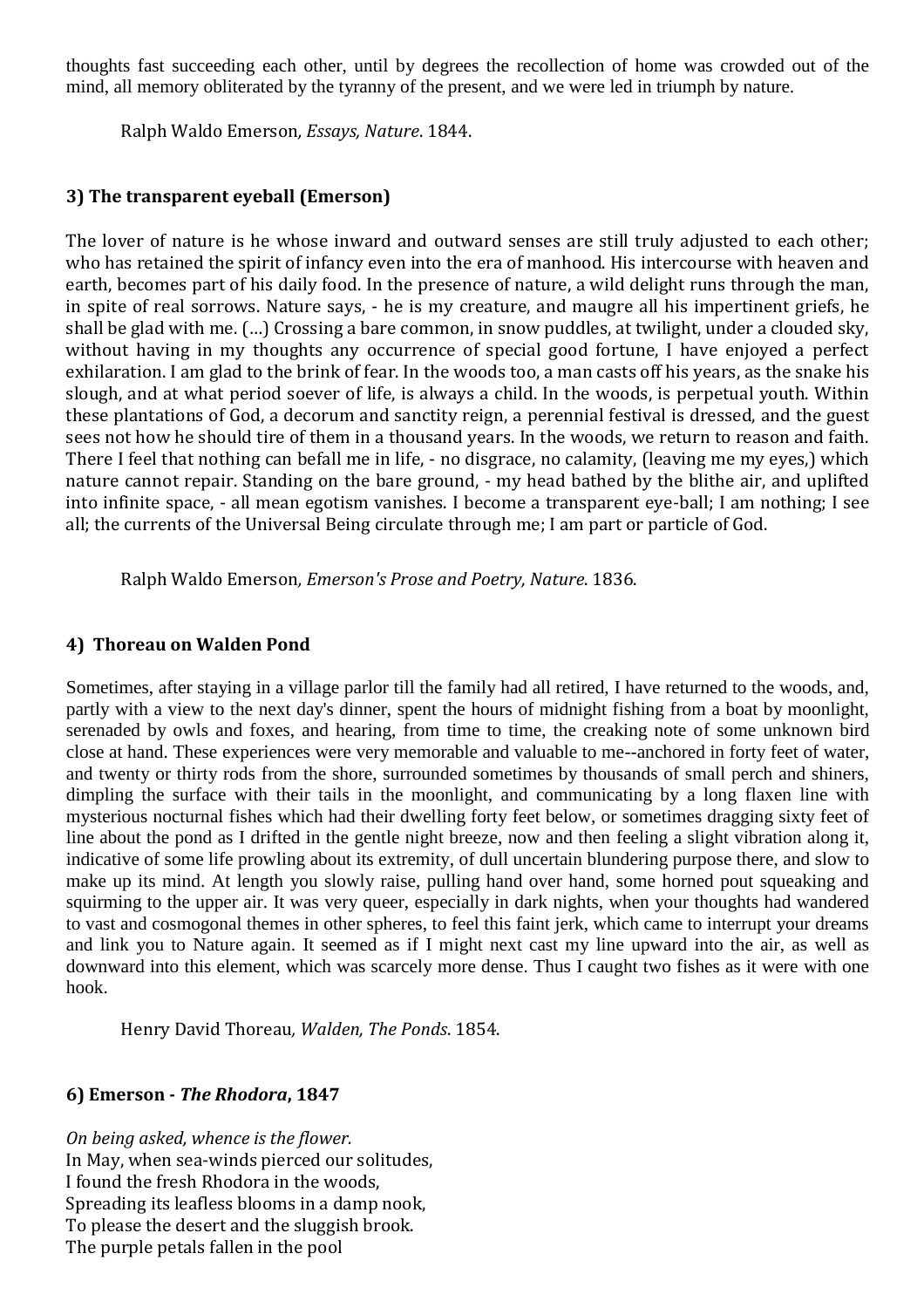Made the black water with their beauty gay; Here might the red-bird come his plumes to cool, And court the flower that cheapens his array. Rhodora! if the sages ask thee why This charm is wasted on the earth and sky, Tell them, dear, that, if eyes were made for seeing, Then beauty is its own excuse for Being; Why thou wert there, O rival of the rose! I never thought to ask; I never knew; But in my simple ignorance suppose The self-same power that brought me there, brought you.

# **7) Wordsworth -** *Daffodils***, c.1805**

I wandered lonely as a cloud That floats on high o'er vales and hills, When all at once I saw a crowd, A host, of golden daffodils; Beside the lake, beneath the trees, Fluttering and dancing in the breeze.

Continuous as the stars that shine And twinkle on the milky way, They stretched in never-ending line Along the margin of a bay: Ten thousand saw I at a glance, Tossing their heads in sprightly dance.

The waves beside them danced; but they Out-did the sparkling waves in glee: A poet could not but be gay, In such a jocund company: I gazed—and gazed—but little thought What wealth the show to me had brought:

For oft, when on my couch I lie In vacant or in pensive mood, They flash upon that inward eye Which is the bliss of solitude; And then my heart with pleasure fills, And dances with the daffodils.

## **8) John Muir, Description of the Sierra Nevada**

Go where you may within the bounds of California, mountains are ever in sight, charming and glorifying every landscape. Yet so simple and massive is the topography of the State in general views, that the main central portion displays only one valley, and two chains of mountains which seem almost perfectly regular in trend and height: the Coast Range on the west side, the Sierra Nevada on the east. These two ranges coming together in curves on the north and south inclose a magnificent basin, with a level floor more than 400 miles long, and from 35 to 60 miles wide. This is the grand Central Valley of California, the waters of which have only one outlet to the sea through the Golden Gate. But with this general simplicity of features there is great complexity of hidden detail. The Coast Range, rising as a grand green barrier against the ocean, from 2000 to 8000 feet high, is composed of innumerable forest-crowned spurs, ridges, and rolling hill-waves which inclose a multitude of